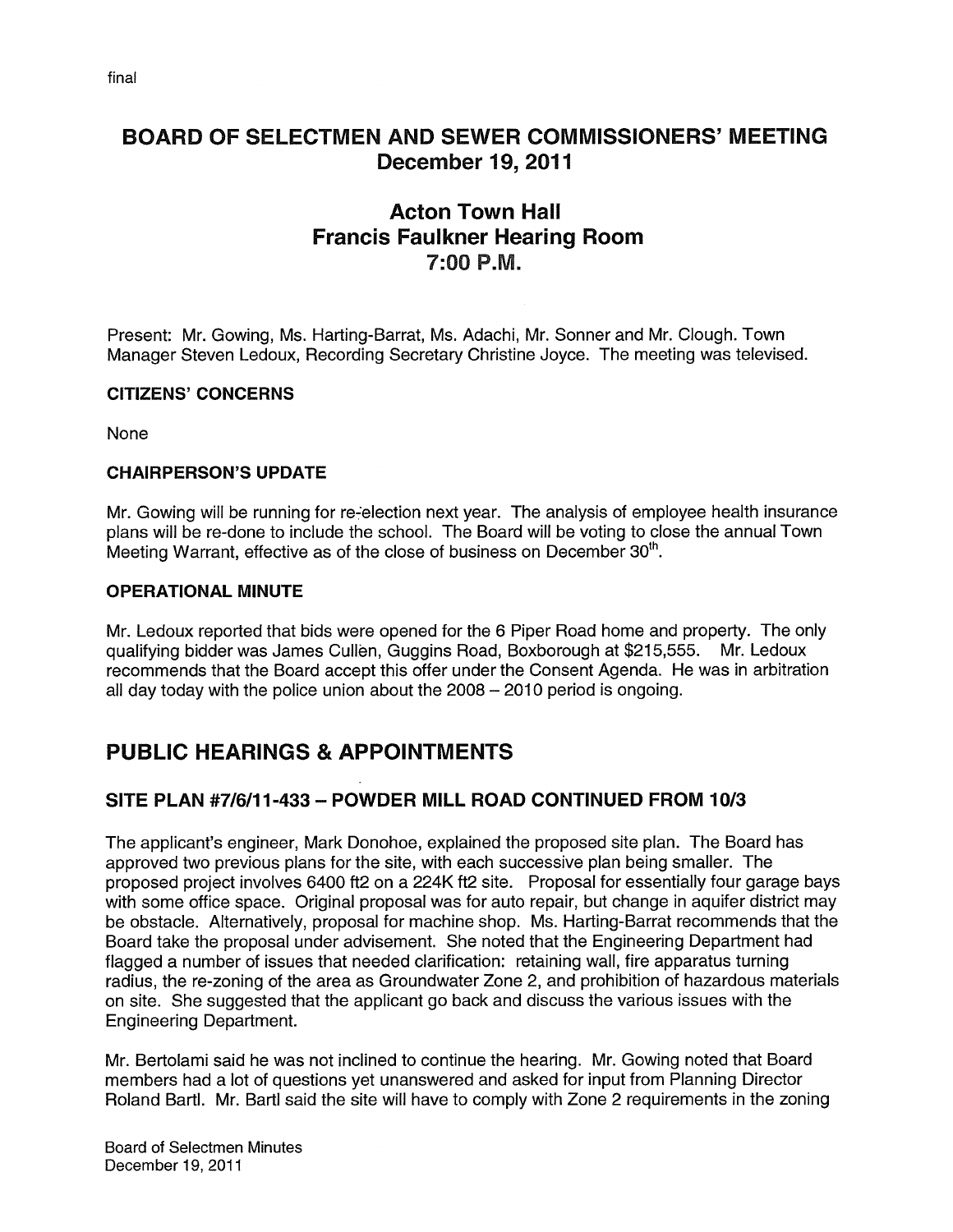bylaw, which the Acton Water District relies on to assure adequate protection. The hazardous material issue will be caught via the hazardous materials bylaw during the permitting review.

Mr. Bartl said it was the Board's decision whether to continue the hearing. He said the issues outstanding are things the Engineering Department found during review. He asked if the Board wanted to stay involved in the process or wanted want Town staff to work it out. Ms. Adachi said she had serious concerns about the same issues that Engineering kept coming back to, particularly the erosion-control at the top of a steep slope and stormwater management. If the applicant insisted on not continuing, she would have to vote to deny.

Chip Orcutt, resident and property manager for the owner of the abutting property, reviewed the issues he raised in his letter to the Selectmen, including the proposed use of the right-of-way, as well as the Engineering Department's issues, as to which there have been no answers.

Mr. Gowing asked if Board members had other issues that the applicants should address with Town staff. Ms. Adachi said the water supply for the building; emergency egress; septic system design, retaining wall stability, and other issues that Engineering could address. Mr. Clough said the applicants should respond to the issues that Town staff members have raised.

Mr. Gowing - Moved to continue to January 23 meeting at 7:30 in room 204, Mr. Sonner second. UNANIMOUS VOTE

#### TOWN MANAGER WILL PRESENT HIS BUDGET

Mr. Ledoux said he had just learned that Police Chief Widmayer's father had died.

January  $7<sup>th</sup>$  will be Budget Saturday, when the Town departments present their budgets and capital items. The Finance Committee will do a presentation on the OPEB (Other Post-Employment Benefits) issue. Every year there is a distracting issue in the budget process. Last year, it was the Caouette property; this year it has been Chapter 69.

Local Aid trend — when the economy tanked in 2009, local aid was cut, and the Town has not recovered from that.

Nursing Service — an enterprise fund, but due to diminishing revenues, is depleting reserves. Proposed funds to keep it going.

Transportation services — Grants for MinuteVan and Dial-A-Ride are winding down so budget includes funds to continue those services.

OPEB — proposed funds for that. The dark cloud hanging over. About \$61 M.

AAA bond rating — maintained. A stable AAA as a result of a presentation to Moody's a couple of weeks ago.

Per capita expenditures in Acton and 13 comparable communities - Acton ranks #1 for General Government but that includes health insurance and pension, which in other communities are in fixed costs. Police is 11<sup>th</sup>, Fire 12<sup>th</sup>, Public Works last, Human Services 11<sup>th</sup>, Culture and Recreation 3d, Debt last, Fixed Costs (again deceptive because omits items that other towns include) in middle.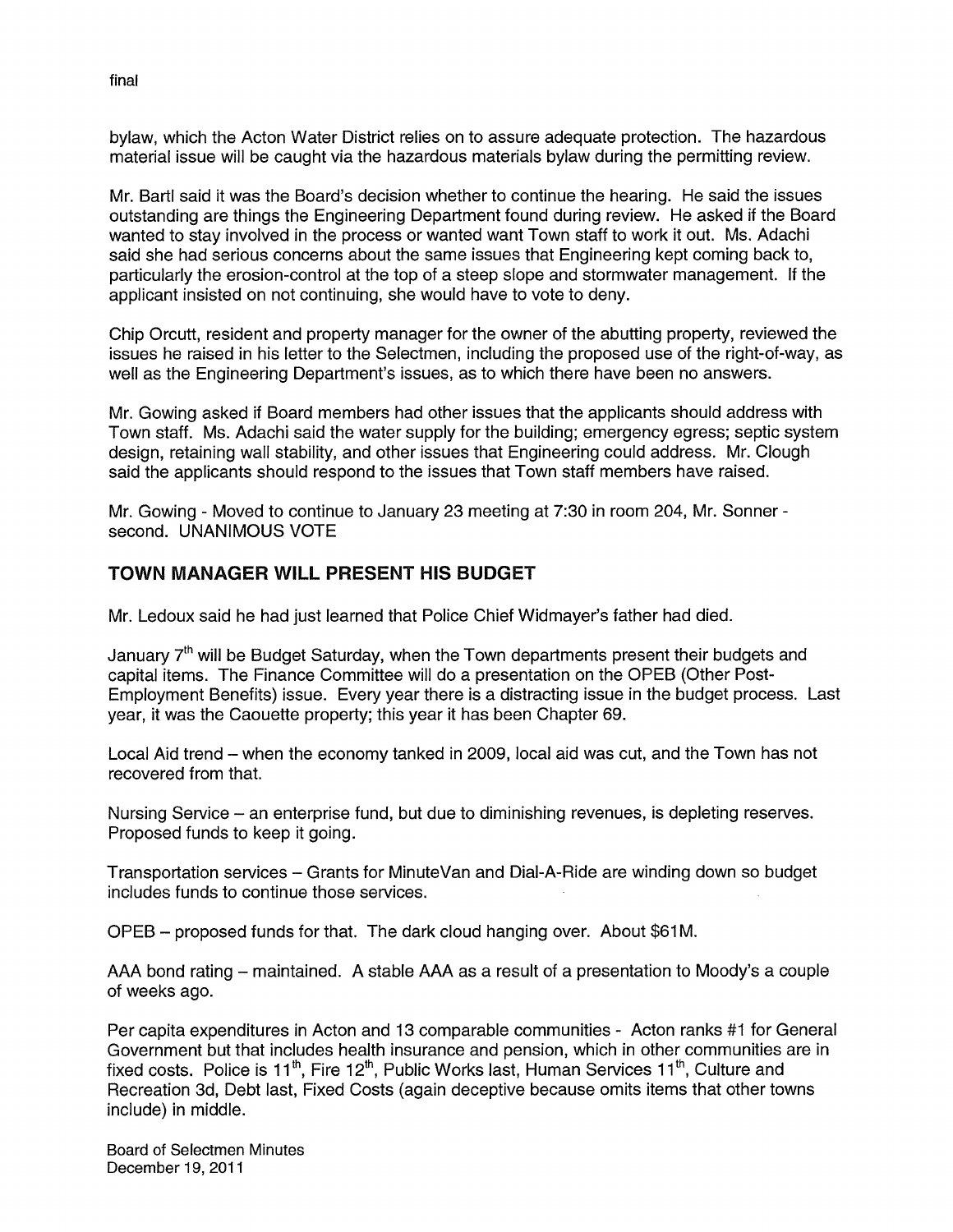Recommended budget: \$29,187,915. \$28M without subsidies and capital items, which is only 0.02% increase over last year. Without usual consensus-guidance from ALG.

Subsidies: 721K for Nursing, ambulance, COA Transportation services: 246K

Capital items: Some will be bonded, some will be non-bonded, some will be within operating budget. At the "On the Hill" staff budget session in August, the original operating requests were almost 28M; original capital requests were almost 12M, with high priority items being 2.145M: one issue is how to move forward with capital items while also having budget that is affordable.

Revenues — heavily dependent on property tax, 76.5%. Budget by function — Finance, assessor, collector, 38% is biggest item. Budget by object — 2/3 of budget is personal services

Hope is that ALG consensus will become available, including on OPEB.

Ms. Adachi asked about the 600K for Land Use Management Department. Mr. Ledoux said it covers a permitting system and a number of other items that are in the budget book that will be distributed.

Allen Nitschelm expressed at the lack of a Town Manager recommendation about the level OPEB funding. Mr. Ledoux agreed that the Town should do something this year but the said the issue also involved the schools, so the funding amount would require consensus. The state now is looking at the issue and PERAC has asked municipalities for information on OPEB. Mr. Nitschelm asked whether the Segal report had recommended an amount of funding; Mr. Ledoux did not recall.

Charlie Kadlec confirmed that the budget presentation be on the Town website. He asked whether there was corresponding information on the amount of savings that would result from the proposed capital expenditures, for example, for trucks. Mr. Ledoux said the information should be in the departmental budget requests.

Dick Calandrella asked about the proposed 140K expenditure for the Senior Center, which he understood was underutilized. Mr. Gowing said that it was necessary to consider the fact that the senior population was the fastest-growing population in town. Mr. Calandrella said not all seniors used the senior center.

#### LIQUOR LICENSE REVOCATION/SUSPENSION HEARING, DANIELA'S TACORITO, 5 NAGOG PARK

Deputy Chief Parisi reported that on January 15, 2011 the Acton Police received a cell phone call reporting erratic vehicle operation on Main Street. Mr. Miranda was pursued and did not stop until he entered his driveway and hit a snow bank. He was arrested for operating under the influence as well as not stopping for a police officer.

Several weeks ago there was fight in the parking lot at Daniela's and an incident involving a man with a gun.

Board of Selectmen Minutes December 19, 2011

final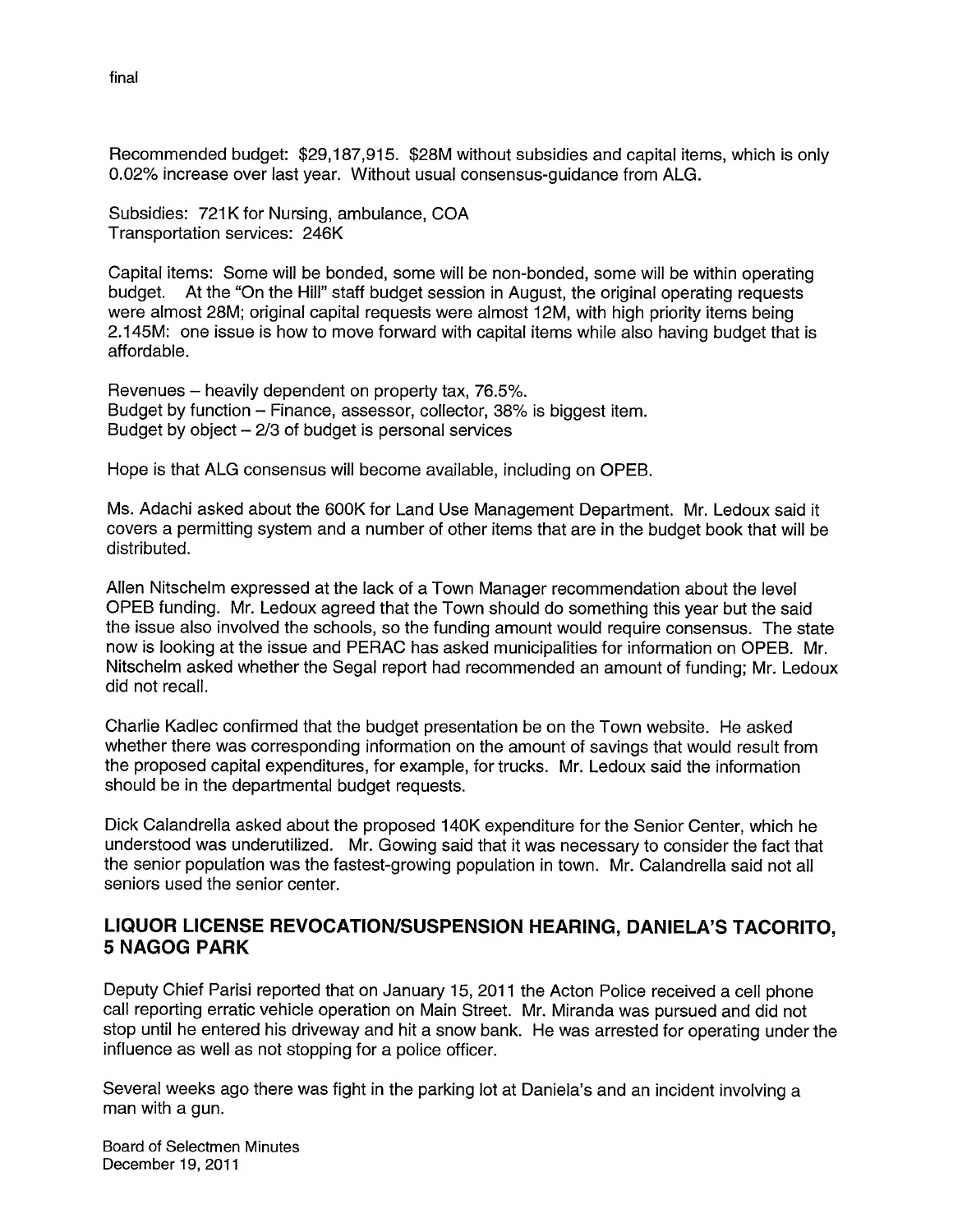Detective Rentschler — outlined the OUI incident. The officer located the vehicle reported via cellphone by a motorist. The officer flashed his lights but Mr. Miranda did not stop until he got in his driveway and hit the snow bank. The officer conducted a field sobriety test; Mr. Miranda failed and was arrested and charged with second OUl and refused the breath test.

Mr. Clough asked where Mr. Miranda had had his last drink. Mr. Gowing asked for further information regarding the handgun incident on August  $26<sup>th</sup>$ . Officer McCarthy would testify if necessary. The police were called to the restaurant where a fistfight had started in the bar and continued outside where the gun was brandished. The officers tracked the license plate number to an address where they found the individual who had pulled out the gun in the Daniela's parking lot. The police took that gun and another gun.

The Board discussed the various issues, including the problem of over-serving. Mr. Gowing said the matter was disturbing and asked how Mr. Miranda could control over-serving in his business if he himself was intoxicated. Mr. Gowing emphasized that this is an issue of town safety.

Ms. Harting-Barrat spoke about Mr. Miranda's history of over-serving at his establishments. He was lucky that no accident happened that night. It is more troublesome as he is the manager and owner. She does not feel he should be allowed to serve liquor.

Ms. Adachi said that Mr. Miranda was not a good model for his employees. The liquor license is a privilege and she would have difficulty allowing him to keep the license without significant changes.

Ms. Harting-Barrat asked how long the suspension of Mr. Miranda's driver's license would be: five years.

Mr. Sonner said it does not make any sense to renew the license under these conditions.

Mr. Clough noted that he had been at the restaurant and wondered whether there was a way to monitor the situation at the restaurant.

Ms. Harting-Barrat said Mr. Miranda as the owner of the establishment was abusing alcohol in front of his employees.

Mr. Sonner – Moved to suspend the license immediately through the end of the year.

Mr. Miranda and his accountant announced that they are in the process of selling the restaurant

Doug Tindal expressed concern about the potential negative impact at Nagog Park of another vacant business space.

Mr. Clough – Moved to suspend the Liquor License through the end of this year.

Mr. Clough – Moved to suspend the liquor license immediately to end of the year and not renew it for 2012 for this owner. Ms. Adachi — second. Vote 3-2 (Nay - Mr. Gowing and Ms. Harting Barrat). Motion Passes.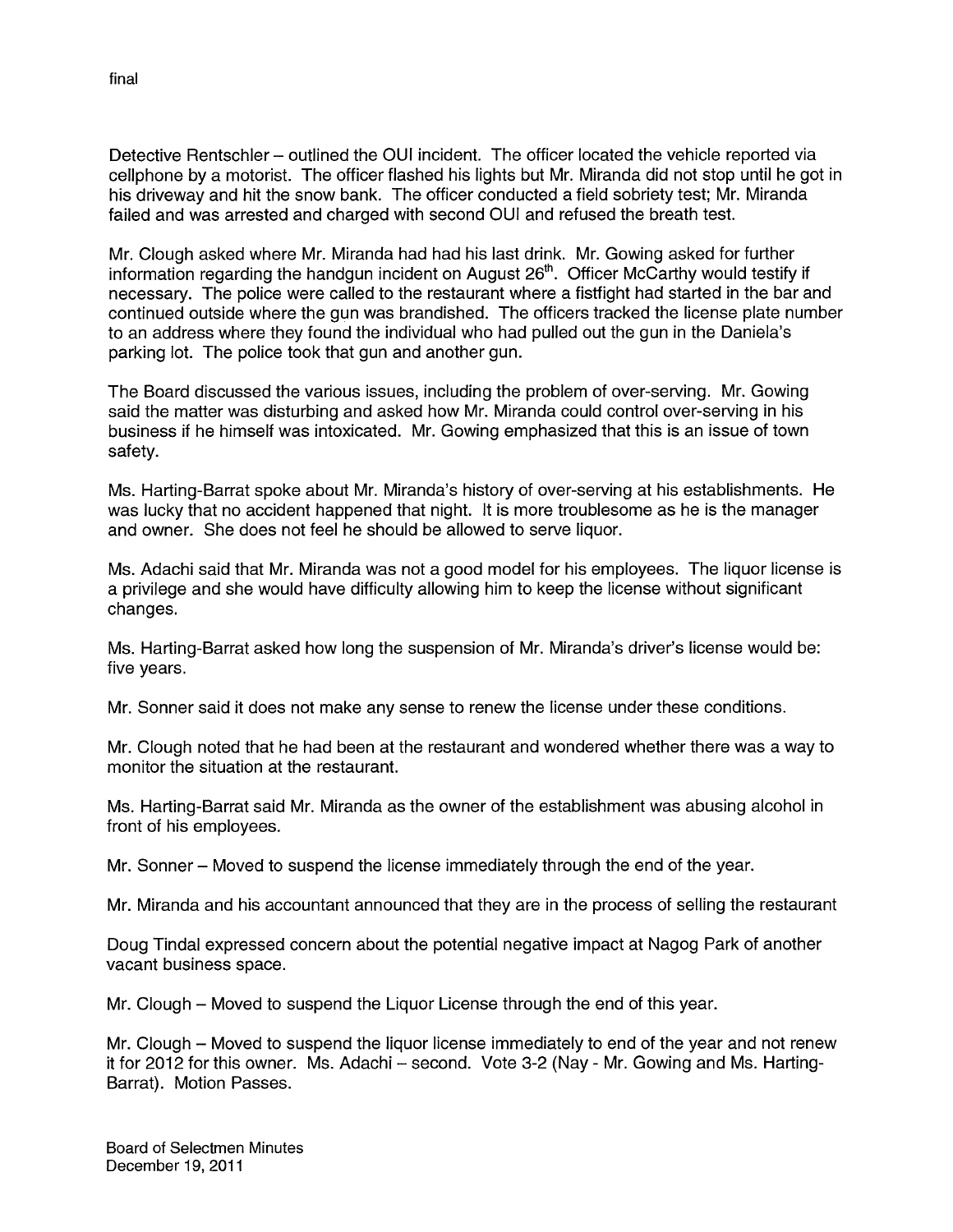final

### TAX CLASSIFICATION HEARING CONTINUED FROM 12/5/11

Brian McMullen presented the four decisions to be made by the Board of Selectmen.

Ms. Harting-Barrat — Moved to set the Residential Factor of <sup>1</sup> no shift - \$18.55. Ms. Adachi second. UNANIMOUS VOTE

Factor shift to Commercial - NA

Mr. Clough- Moved Not to Grant an Open Space Discount. Ms. Harting-Barrat — second. UNANIMOUS VOTE

Ms. Adachi — Moved not to Adopt Small Commercial Exemption. Mr. Sonner — second. UNANIMOUS VOTE

Mr. McMullen said that the Selectmen's approval resulted in excess levy capacity of about 520K.

### SELECTMEN'S BUSINESS

### REMOTE PARTICIPATION RULING — CONTINUED DISCUSSION

The Board discussed whether to accept the new Open Meeting Law regulations allowing municipal board members to participate in meetings remotely. Ms. Harting-Barrat - Moved to accept CML Regulation as amended tonight. Mr. Sonner — second UNANIMOUS VOTE

Mr. Clough asked how to assure consistency among Town boards in implementing the regulations, for example, if a board wanted to restrict member use of remote participation. Mr. Gowing said the Board could require Board approval of any standard that goes beyond what the Board adopts. Mr. Sonner asked about the technical capacity for remote participation Town buildings, and whether the quality would be consistent. Room 204 at Town Hall obviously is set up. Mr. Sonner also wanted to be sure that the Town would provide the conference number that people could use, but would not pay for the calls. He also recommended audio only, not video at this time. Ms. Adachi noted the need to develop a set of guidelines regarding the Board's preferences with respect to options in the regulations, for example, audio but not video. She noted the lack of explanation for the "personal disability" exemption, which seemed to mean a people unable to attend meetings due to disability. Mr. Gowing said, for example, a person using a wheelchair who was unable to get transportation. Ms. Adachi added that the "personal illness" exemption applied only if the member was ill and not if the member had to stay home with children. Ms. Harting-Barrat said the regulations did not address staying home with children, which might mean that was permissible; the regulations could be confusing and needed clarification.

Mr. Gowing said that once the Board has developed guidelines, they should go to all boards and committees. Mr. Gowing will draft guidelines for the Board to review.

Dick Calandrella asked whether the remote participant would count toward a quorum. Mr. Gowing and Mr. Ledoux said no, but the remote participant could vote.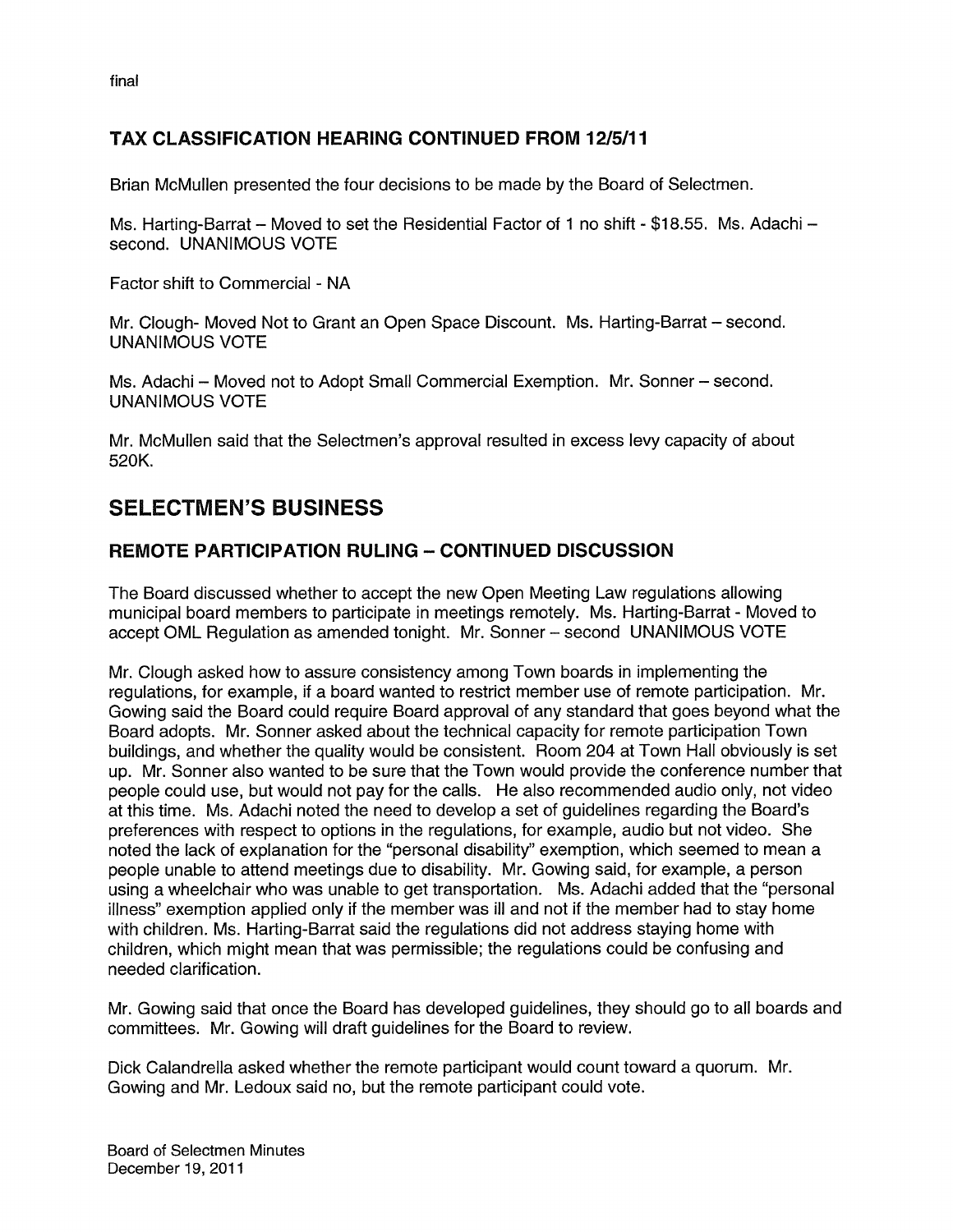Mr. Clough asked whether boards could start using remote participation. Mr. Gowing said not yet.

### APPOINTMENT OF THE TOWN ACCOUNTANT

The Town Manager said that the Town had offered the Town Accountant position to another candidate who had accepted and then been injured in an accident and unable to start in a timely manner while she recuperated. Mr. Ledoux recommended appointment of Joseph Tassone of Woburn. Mr. Tassone's work experience includes a stint at the Department of Revenue, and serving as Town Accountant in a number of other towns. Ms. Harting-Barrat — Moved to appoint Mr. Tassone as Town Accountant. Mr. Sonner — second. UNANIMOUS VOTE

### CONFIDENTIAL REQUEST, APPROVAL OF A LIP OWNED PROPERTY TO REFINANCE A MORTGAGE

Ms. Adachi – Moved to approve. Ms. Harting-Barrat - second. UNANIMOUS VOTE

### SELECTMEN'S REPORTS

Mr. Sonner — TAG pursuing a grant. Sidewalk Committee reviewing tiering of sidewalks and moved one, Stow Street, into Tier 2. Mr. Sonner asked whether the topic of unfunded liabilities will be a topic at the January  $7<sup>th</sup>$  budget meeting. Mr. Ledoux affirmed.

Mr. Clough — Finance Committee has issued its point-of-view document regarding Town issues and is developing a long-range-planning document that will be very useful. The Historical Commission needs help with scanning files. Design Review Board will be asking to come before the Board. The Economic Development Committee has spent time rewriting the sign bylaw.

Mr. Gowing said there had been a delay in the meeting of the EDC and HDC to discuss signage regulations in the Historic Districts. He reported on the ALG meeting, the agreement to include a line item for OPEB every year, perhaps start with 500K, and tax to the maximum. Minuteman Tech amended the capital-share program to be based on assessing enrollment.

Ms. Harting-Barrat — Planning Board gave the Village Arms Apartments owners, who purchased the property two years ago, 60 days to clean up the site, with rebuilding to take place in the spring; proposal to move the CVS near Roche Brothers across the street near the Goodyear business, in order to create a freestanding building with two drive-thrus; her concern is that allowing the CVS drive-thrus will cause other pharmacies to want them. This would require a bylaw change.

Ms. Adachi - Acton Boxborough Cultural Council making grant decisions. Acton Water District looking at capital investment in South Acton wells. Conservation Commission had presentation and discussion about Hybid Farm Issue. Community Preservation Committee met on 12/8 and heard a presentation about the open-space set-aside request. The Land Steward Committee will be speaking the Chairman. The stormwater bylaw that the Water Resources Advisory Committee is drafting will not be on the 2012 warrant. The Health Insurance Working Group is meeting weekly and discussion has been very pleasant. She, Mr. Gowing and Ms. Harting Barrat attended a MAGIC breakfast meeting in Lexington on 12/9.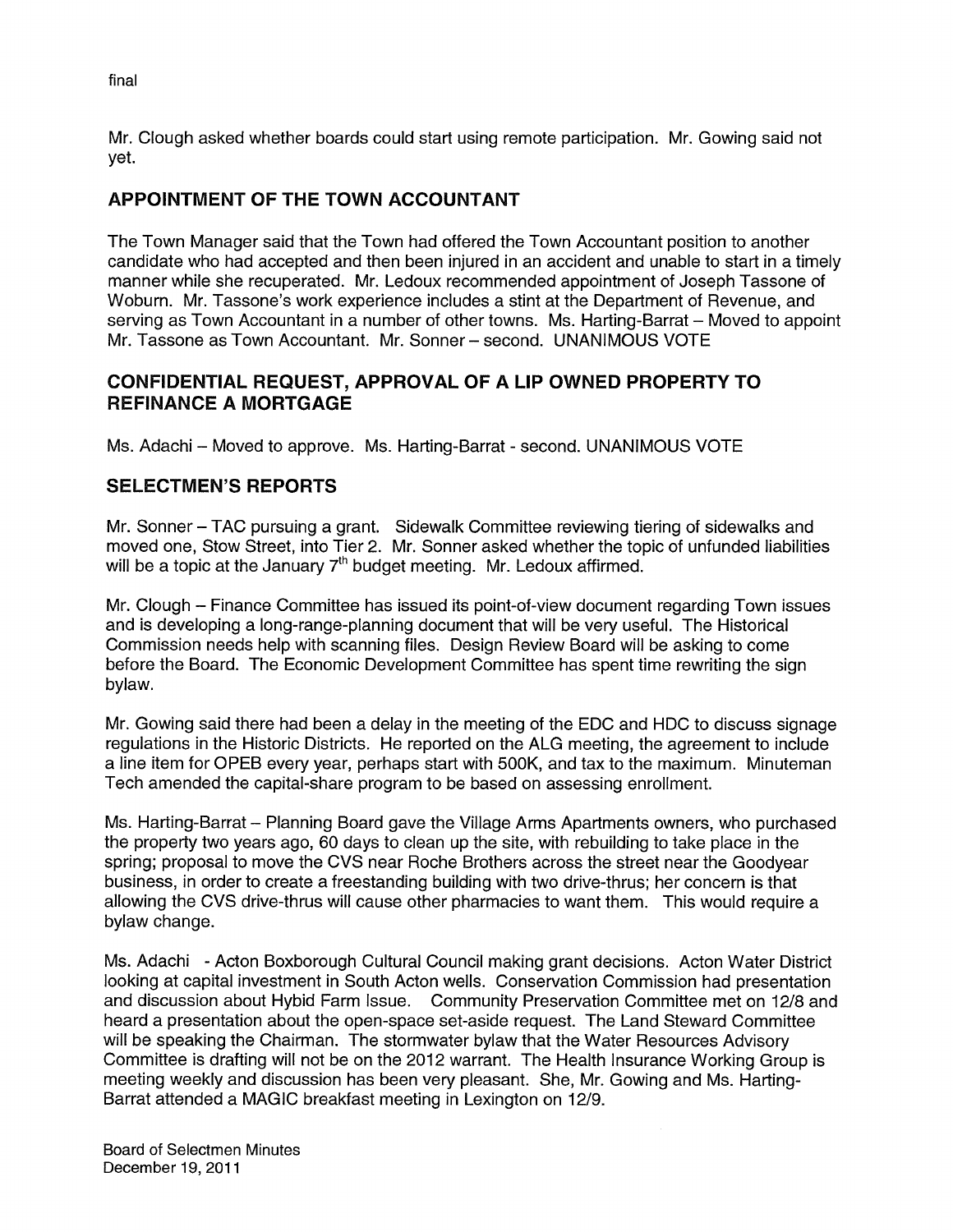final

### CONSENT

6 Piper Road —Hold by John Sonner. Question about time constraint on bid consideration. Mr. Ledoux answered.

Ms. Adachi — Moved to approve. Ms. Harting Barrat — second. UNANIMOUS VOTE

Move to adjourn 10:45 p.m.

Christine Joyce, Recording Secretary

In Ucula

Date:  $12$  Moch 2012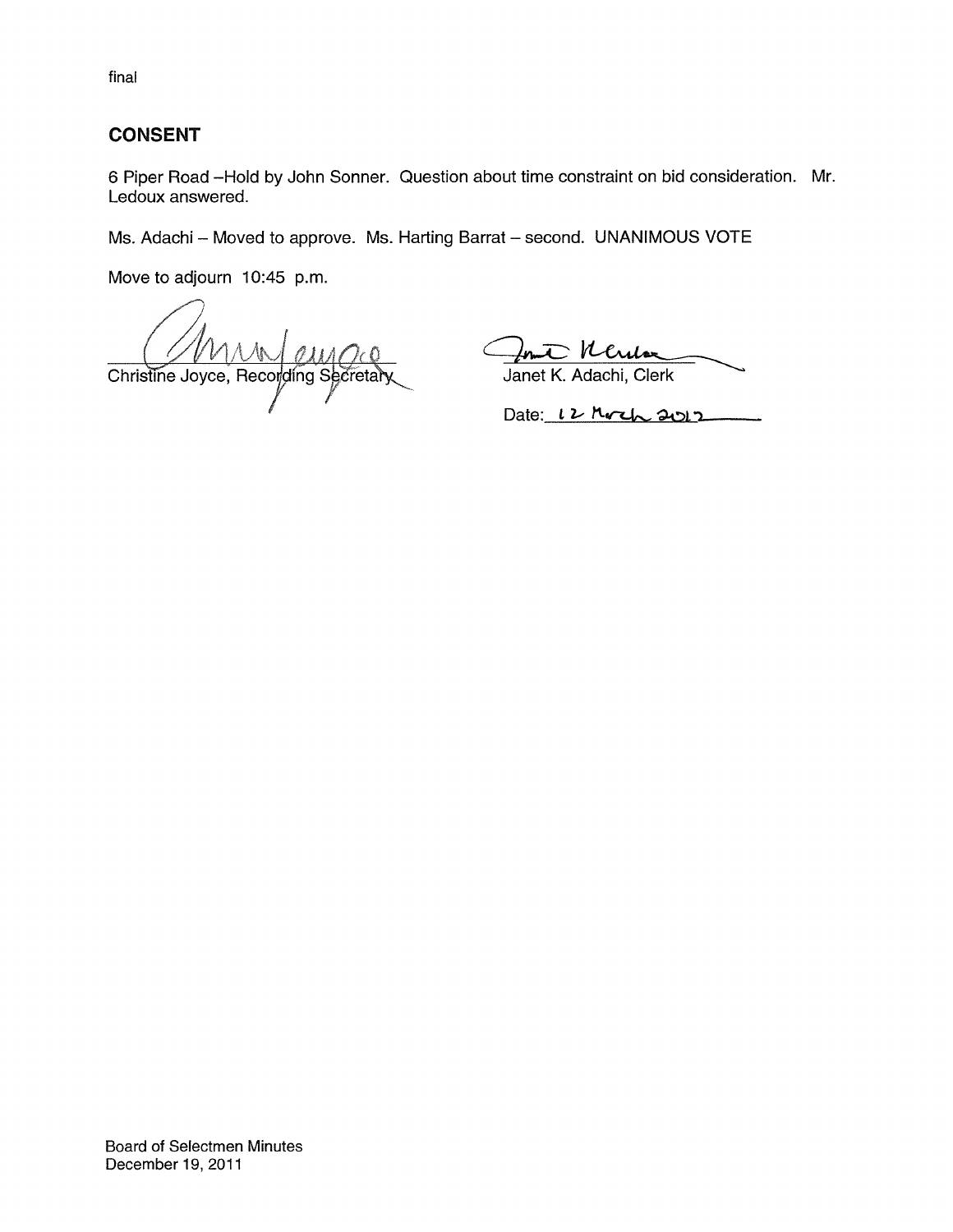# BOARD OF SELECTMEN & SEWER CoMMIssIoNERs' MEETING AGENDA

## Francis Faulkner Hearing Room DECEMBER 19, 2011 7:00 PM

I. CITIZENS' CONCERNS

### **II. PUBLIC HEARINGS AND APPOINTMENTS**

- 1. 7:05 CHAIRMAN'S UPDATE The Chair will briefly update the Board
- 2. 7:10 OPERATIONAL MINUTE The Town Manager will provide a brief report
- 3. 7:20 SITE PLAN 7/6/11-433, POWDER MILL ROAD (CONTINUED 10/3) Enclosed please find materials in the subject regard
- 4. 7:40 TOWN MANAGER WILL PRESENT HIS BUDGET

### 5. 8:30 LIQUOR LICENSE REVOCATION HEARING, DANIELA'S TACORITO, 5 NAGOG PARK

Enclosed please find materials in the subject regard

### 6. 8:40 TAX CLASSIFICATION CONTINUATION

### **III. SELECTMEN'S BUSINESS**

- 7. SELECTMEN'S REPORTS
- 8. REMOTE PARTICIPATION RULING CONTINUED DISCUSSION Enclosed please find materials in the subject regard
- 9. APPOINTMENT OF THE TOWN ACCOUNTANT
- 10. CONFIDENTIAL REQUEST, APPROVAL FOR A LIP OWNER TO REFINANCE THEIR MORTGAGE Enclosed please find materials in the subject regard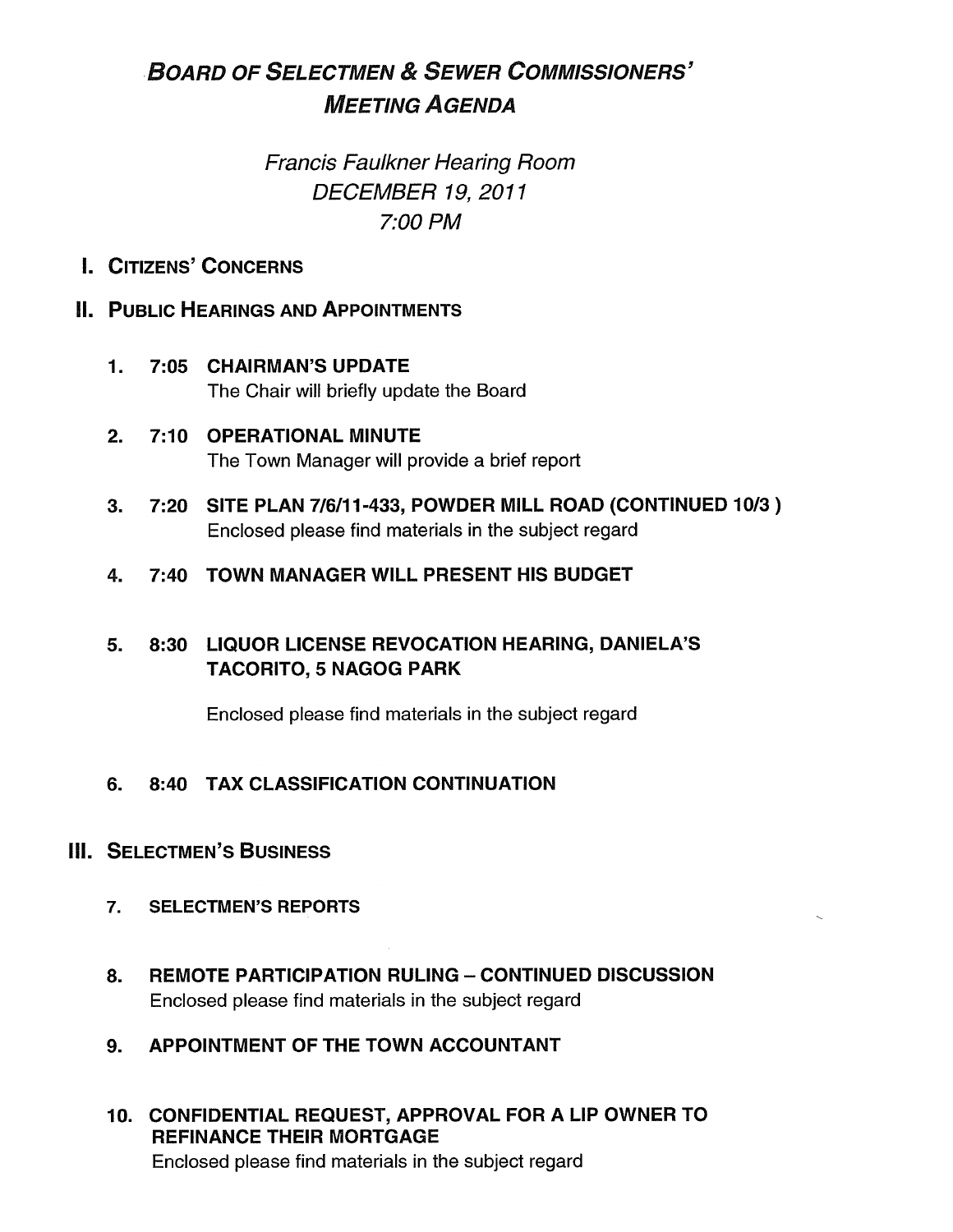### IV. CONSENT AGENDA

11. DRAFT DECISION, SPECIAL PERMIT #10/4/11-435, 263 MAIN STREET, **JASON BRADY - BUENO Y SANO** 

Enclosed Please find materials in the subject regard

- 12. SPECIAL PERMIT, TRANSFER OF DEVELOPER RIGHTS, MARK WHITE, TYPOGRAPHICAL CORRECTION, PARAGRAPH 3.1.7 ERROR CORRECTION Enclosed please find materials in the subject regard
- 13. DECLARE OBSOLETE HIGHWAY DEPT, BOSTON BLUE CLAY Enclosed please find materials in the subject regard
- 14. ONE DAY LIQUOR LICENSE, SPRIG'S, 5 STRAWBERRY HILL ROAD Enclosed please find materials in the subject regard, for Board consideration
- 15. ONE DAY LIQUOR LICENSE, SPRIG'S, 5 STRAWBERRY HILL ROAD Enclosed please find materials in the subject regard

### 16. ACCEPT GIFT, COUNCIL ON AGING

Enclosed please find a gift of \$171.20 from Dean and Marcia Charter for the lunch they prepared for the seniors

#### 17. ACCEPT GIFT, RECREATION DEPARTMENT

Enclosed please find a gift of \$1,500 from Sorrento's Brick Oven to be used for the Annual T.J. O'Grady Memorial Skate Park

### 18. ACCEPT GIFT, RECREATION DEPARTMENT

Enclosed please find a gift of \$300.00 from Sceptre Marketing Group to be used as door prize

#### 19. ACCEPT GIFT, RECREATION DEPARTMENT

Enclosed please find a gift of \$100.00 from Second Hand Prose Brooks to be used as prizes

### 20. ACCEPT GIFT, RECREATION DEPARTMENT

Enclosed please find a gift of \$100.00 from Atty. James Tabner to be used to support the 2012 Summer Concert Series at NARA Park

#### 21. ACCEPT GIFT, RECREATION DEPARTMENT

Enclosed please find a gift of \$4,000 from Roche Brothers to be used to support the 2012 Summer Concert Series at NARA Park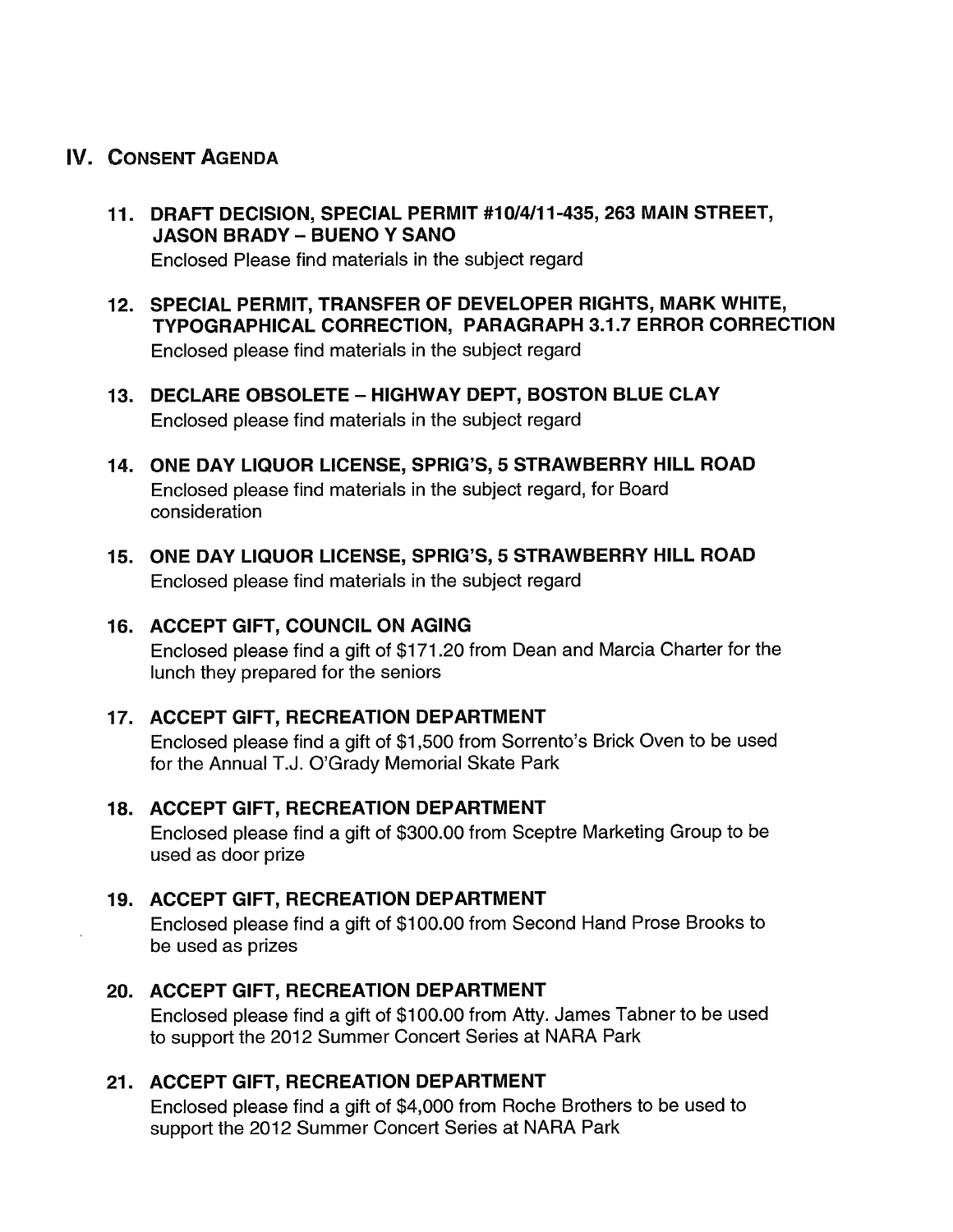### 22. ACCEPT GIFT, RECREATION DEPARTMENT

Enclosed please find a gift of \$50.00 from Ruth Lull to be used to support the 2012 Summer Concert Series at NARA Park

#### 23. ACCEPT GIFT, RECREATION DEPARTMENT

Enclosed please find a gift of \$3,900.00 from Cambridge Savings Bank for 2012 Events at NARA Park

### 24. ACCEPT GIFT, PLANNING DEPARTMENT

Enclosed please find a gift of \$4,000.00 from Robbins Brook Housing Element to be used for affordable housing within Acton

### 25. ACCEPT GIFT, RECREATION DEPARTMENT

Enclosed please find a gift of \$100.00 from Mr. and Mrs. Tracy to be used toward the Goward Field project

### 26. ACCEPT GIFT, RECREATION DEPARTMENT

Enclosed please find a gift of \$720.00 from various contributors to be used toward the Goward Field Project

### 27. ACCEPT GIFT, RECREATION DEPARTMENT

Enclosed please find a gift of \$1,220.00 from friends of the playground to be used toward the Goward Field Project

28. DECLARE OBSOLETE MATERIALS- ACTON MEMORIAL LIBRARY Enclosed please find materials in the subject regard

### V. EXECUTIVE SESSION

### ADDITIONAL INFORMATION

Enclosed please find additional correspondence that is strictly informational and requires no Board action.

### FUTURE AGENDAS

To facilitate scheduling for interested parties, the following items are scheduled for discussion on future agendas. This is not a complete agenda.

| <b>JANUARY 7</b> | <b>AN 9</b> | <b>FEBRUARY F</b> |
|------------------|-------------|-------------------|
|                  |             |                   |

Budget Saturday

Green Action — Debby Andell Report of the Senior Ctr. Building committee

MINUTES PENDING VOTES January 8, October 17, November 7, 21 & December 5

#### PENDING COMMITTEE APPOINTMENTS - NONE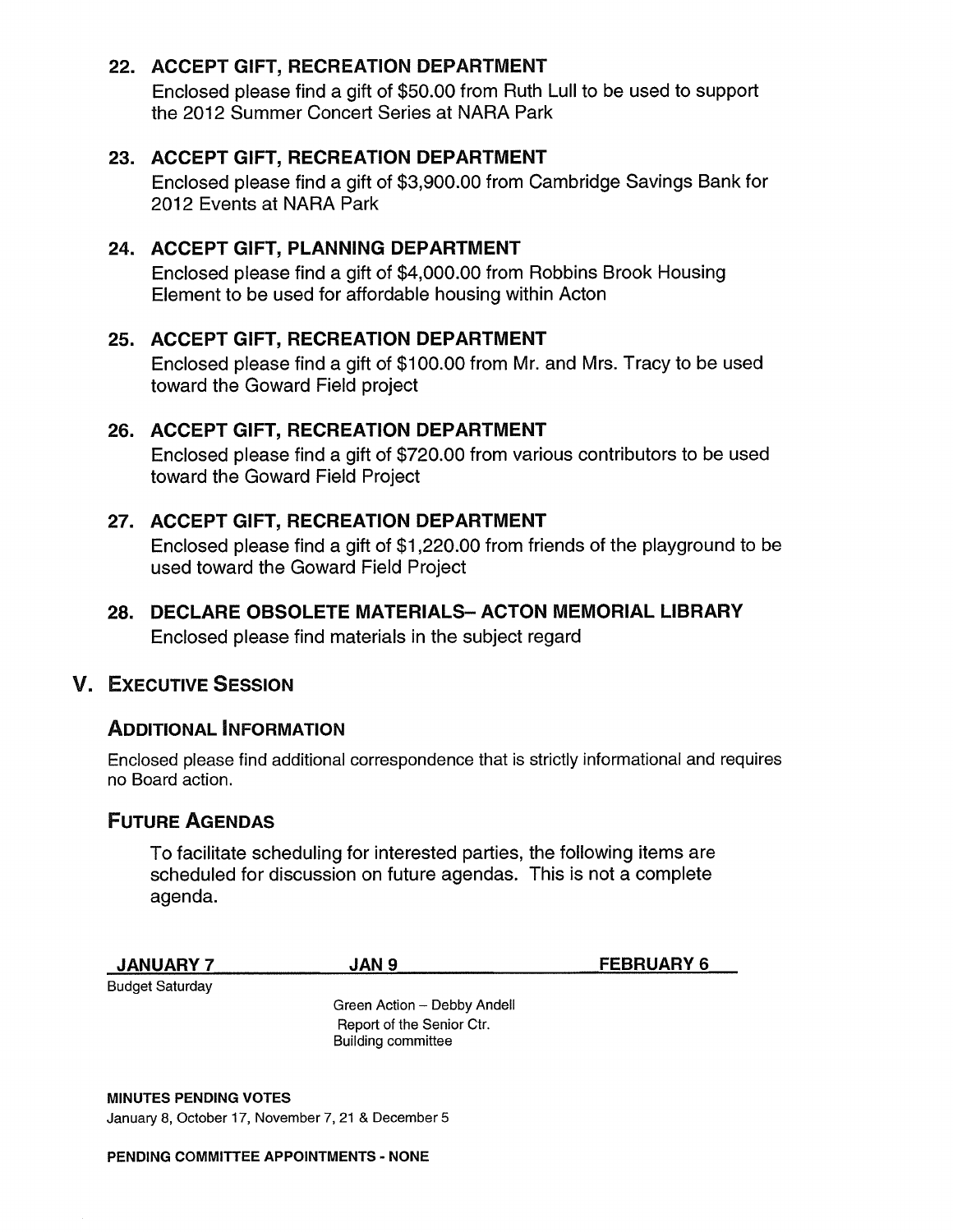$\bar{t}$ 

|   |     | <b>Xerox DocuShare®</b><br>manager Logout My DocuShare My Tasks<br>Advanced                                                                                  |       | Home     |            | Content Map   What's New   Help<br>Search <b>The This Collection</b> |
|---|-----|--------------------------------------------------------------------------------------------------------------------------------------------------------------|-------|----------|------------|----------------------------------------------------------------------|
|   |     | Location: Home » Public Meetings » Board of Selectmen » 2011 » 12-19 » Agenda Listing                                                                        |       |          |            |                                                                      |
|   |     | Agenda                                                                                                                                                       |       |          |            | Properties<br>ĽЦ<br>Yy Add to Favorites<br>v                         |
|   |     | Edit Selected<br>Add<br>Go.<br>Gol                                                                                                                           |       |          |            | Refresh                                                              |
|   |     | <b>Type Title</b>                                                                                                                                            | Owner | Edited   | Size       | Actions                                                              |
|   | 빪   | 010 Agenda, Board of Selectmen,<br>December 19, 2011<br>Scanned with FlowPort '2011 Meeting<br>Week Cover Sheet' Cover Sheet                                 | admin | 12/16/11 | 135<br>KВ  | 闛<br>$\bigtriangledown$ $\bigtriangledown$<br>$\triangledown$        |
|   | 曍   | 020 (3) Site Plan 7/6/11-433, Powder<br>Mill Road<br>Scanned with FlowPort '2011 Meeting<br>Week Cover Sheet' Cover Sheet                                    | admin | 12/16/11 | 3 MB       | 日子图白~                                                                |
|   | 靜   | 030 (5) Daniela's Tacorito, Liquor<br><b>Hearing, 5 Nagog Park</b><br>Scanned with FlowPort '2011 Meeting<br>Week Cover Sheet' Cover Sheet                   | admin | 12/16/11 | 2 MB       | 2292□ ?                                                              |
|   | 쨰   | 040 (6) Tax Classification Hearing,<br>Continued<br>Scanned with FlowPort '2011 Meeting<br>Week Cover Sheet' Cover Sheet                                     | admin | 12/16/11 | 49<br>KB   | 지원장(그<br>$\bm{\nabla}$                                               |
|   | 铞   | 050 (8) Remote Participation Ruling -<br><b>Continued Discussion</b><br>Scanned with FlowPort '2011 Meeting<br>Week Cover Sheet' Cover Sheet                 | admin | 12/16/11 | 129<br>KB  | G⊌R⊜ ⊽                                                               |
|   | pod | 060 (9) Town Accountant<br><b>Appointment</b><br>Scanned with FlowPort '2011 Meeting<br>Week Cover Sheet' Cover Sheet                                        | admin | 12/16/11 | 154<br>KB  | 圕<br>图图⊜▲                                                            |
| w | 丽   | 070 (11) Draft Decision, Special<br>Permit, 10/4/11-435 263 Main Street<br>Scanned with FlowPort '2011 Meeting<br>Week Cover Sheet' Cover Sheet              | admin | 12/16/11 | 408<br>KB. | 日子团白~                                                                |
|   | 펾   | 080 (12) Special Permit Transfer of<br>Development Rights, Mark White,<br>Correction<br>Scanned with FlowPort '2011 Meeting<br>Week Cover Sheet' Cover Sheet | admin | 12/16/11 | 241<br>KВ  | 2800 ×                                                               |
|   | For | 090 (13) Declare Obsolete - Highway,<br><b>Boston Blue Clay</b><br>Scanned with FlowPort '2011 Meeting<br>Week Cover Sheet' Cover Sheet                      | admin | 12/16/11 | 62<br>KB   | 国国国国内                                                                |
|   |     | 100 (14) One Day Liquor License                                                                                                                              | admin | 12/16/11 | 148        |                                                                      |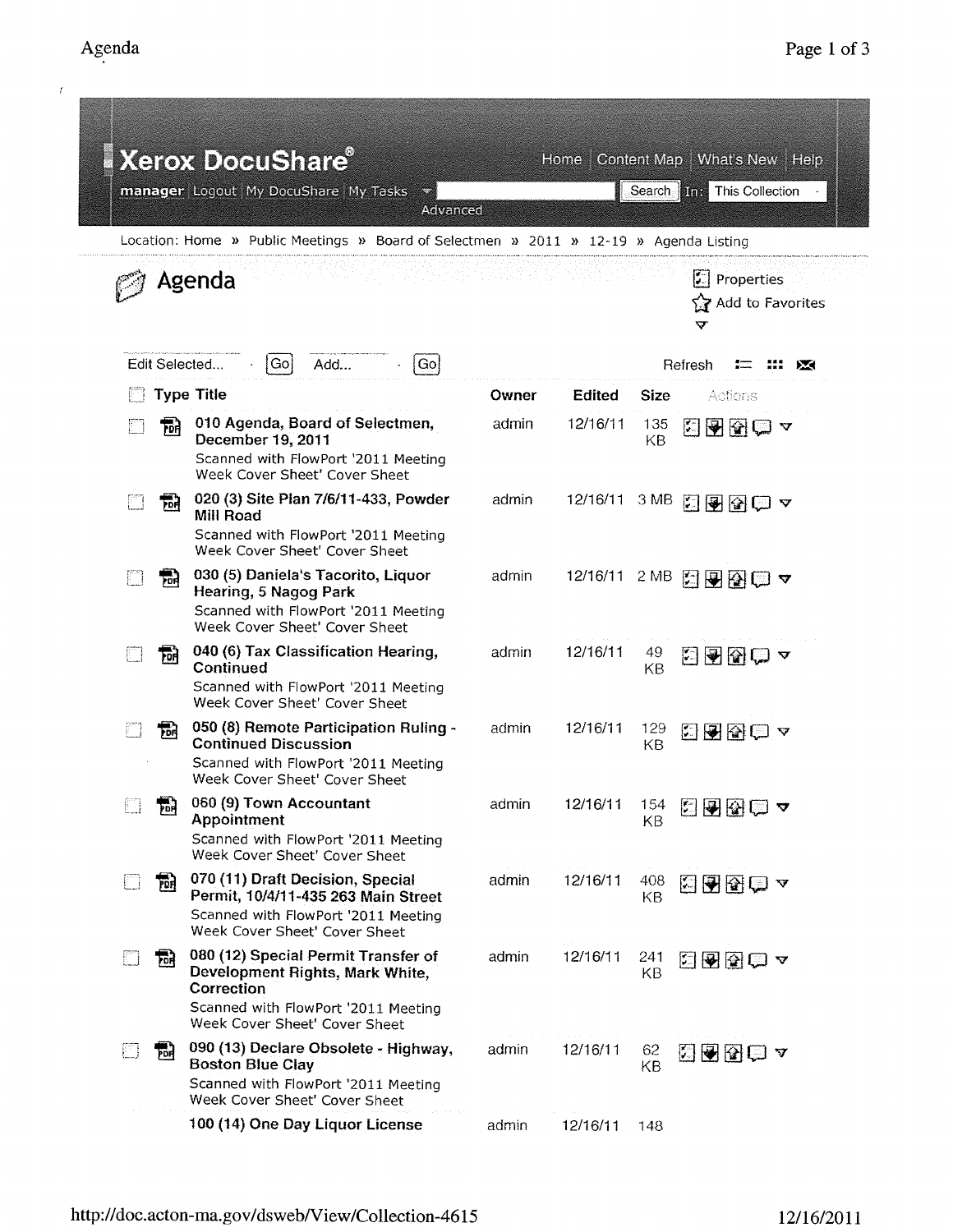| 嗣          | Request<br>Scanned with FlowPort '2011 Meeting<br>Week Cover Sheet' Cover Sheet                                        |       |          | KΒ        | 同倒ほロュ                                                                                |
|------------|------------------------------------------------------------------------------------------------------------------------|-------|----------|-----------|--------------------------------------------------------------------------------------|
| PDF        | 110 (15) One Day Liquor License<br>Request<br>Scanned with FlowPort '2011 Meeting<br>Week Cover Sheet' Cover Sheet     | admin | 12/16/11 | 147<br>KВ | <b>西國图理 4</b>                                                                        |
| PDF        | 120 (16) Accept Gift, Council on<br>Aging<br>Scanned with FlowPort '2011 Meeting<br>Week Cover Sheet' Cover Sheet      | admin | 12/16/11 | 170<br>KΒ | 293807                                                                               |
| 冊          | 130 (17) Accept Gift, Recreation<br>Department<br>Scanned with FlowPort '2011 Meeting<br>Week Cover Sheet' Cover Sheet | admin | 12/16/11 | 34<br>KB  | <b>西南图画 4</b>                                                                        |
| 禍          | 140 (18) Accept Gift, Recreation<br>Department<br>Scanned with FlowPort '2011 Meeting<br>Week Cover Sheet' Cover Sheet | admin | 12/16/11 | 40<br>KB  | 2000-0                                                                               |
| 闘)<br>PDF  | 150 (19) Accept Gift, Recreation<br>Department<br>Scanned with FlowPort '2011 Meeting<br>Week Cover Sheet' Cover Sheet | admin | 12/16/11 | 38<br>KB  | 西图图画《                                                                                |
| na<br>PDF  | 160 (20) Accept Gift, Recreation<br>Department<br>Scanned with FlowPort '2011 Meeting<br>Week Cover Sheet' Cover Sheet | admin | 12/16/11 | 62<br>KB  | 日图图白~                                                                                |
| 罸          | 170 (21) Accept Gift, Recreation<br>Department<br>Scanned with FlowPort '2011 Meeting<br>Week Cover Sheet' Cover Sheet | admin | 12/16/11 | 65<br>KB  | 日图图画~                                                                                |
| PDF        | 180 (22) Accept Gift, Recreation<br>Department<br>Scanned with FlowPort '2011 Meeting<br>Week Cover Sheet' Cover Sheet | admin | 12/16/11 | 51<br>KB  | 石田母田っ                                                                                |
| <b>POH</b> | 190 (23) Accept Gift, Recreation<br>Department<br>Scanned with FlowPort '2011 Meeting<br>Week Cover Sheet' Cover Sheet | admin | 12/16/11 | 37<br>KΒ  | $\begin{bmatrix} 0 & 1 \\ 0 & 1 \end{bmatrix}$<br> H                                 |
| 闁          | 200 (24) Accept Gift, Planning<br>Department<br>Scanned with FlowPort '2011 Meeting<br>Week Cover Sheet' Cover Sheet   | admin | 12/16/11 | 35<br>ΚB  | 지 어떻!<br>≈.                                                                          |
| ma.<br>PDF | 210 (25) Accept Gift, Recreation<br>Department<br>Scanned with FlowPort '2011 Meeting<br>Week Cover Sheet' Cover Sheet | admin | 12/16/11 | 48<br>KB  | ☆ 例母 ◎マ                                                                              |
| PDF        | 220 (26) Accept Gift, Recreation<br>Department<br>Scanned with FlowPort '2011 Meeting<br>Week Cover Sheet' Cover Sheet | admin | 12/16/11 | 47<br>KB  | $H$ $\circ$<br>$\left  \begin{smallmatrix} 2 & 1 \\ 2 & 1 \end{smallmatrix} \right $ |
| 鸭          | 230 (27) Accept Gifts, Recreation<br>Deparment<br>Scanned with FlowPort '2011 Meeting                                  | admin | 12/16/11 | 77<br>KB  | $\left  \begin{array}{c} \circ \\ \circ \end{array} \right $<br>慘                    |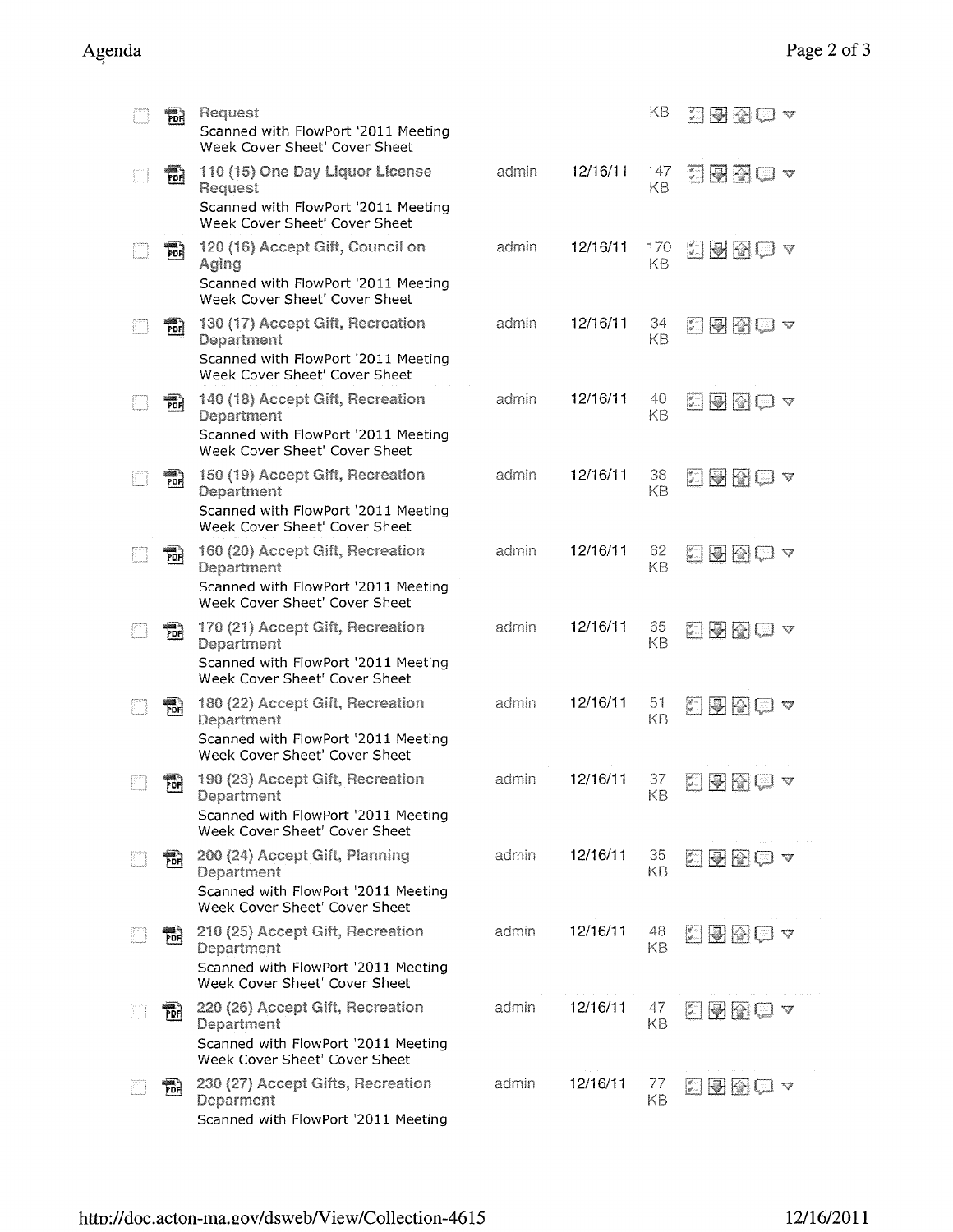$\begin{bmatrix} 0 & 0 \\ 0 & 1 \end{bmatrix}$  .

|  | Week Cover Sheet' Cover Sheet |
|--|-------------------------------|
|--|-------------------------------|

240 (28) Disposal of Obsolete 园 Materials, Memorial Library Scanned with FlowPort '2011 Meeting Week Cover Sheet' Cover Sheet

| admin | 12/16/11 | ΚB | $\frac{41}{11}$ 2000 $\sqrt{2}$ |
|-------|----------|----|---------------------------------|
|-------|----------|----|---------------------------------|

| Ranta de    | Robrettinke                                                   | Avaliate:                   |
|-------------|---------------------------------------------------------------|-----------------------------|
| Home        | <b>About DocuShare</b>                                        | Login (As a Different User) |
| Content Map | <b>Site Statistics</b>                                        | My DocuShare                |
| What's New  | <b>Tutorials</b>                                              | <b>Personal Collection</b>  |
| Help        | DocuShare Downloads                                           | Account Settings (manager)  |
|             | DocuShare.xerox.com                                           |                             |
|             |                                                               |                             |
|             |                                                               | L'Agenda Listing            |
|             |                                                               | <b>12-19 Listing</b>        |
|             |                                                               | <b>Mail Listing</b>         |
|             |                                                               | $D$ 12-19 Listing           |
|             |                                                               | Confidential Listing        |
|             |                                                               | □ 12-19 Listing             |
|             |                                                               |                             |
|             | Copyright © 1996-2007 Xerox Corporation. All Rights Reserved. |                             |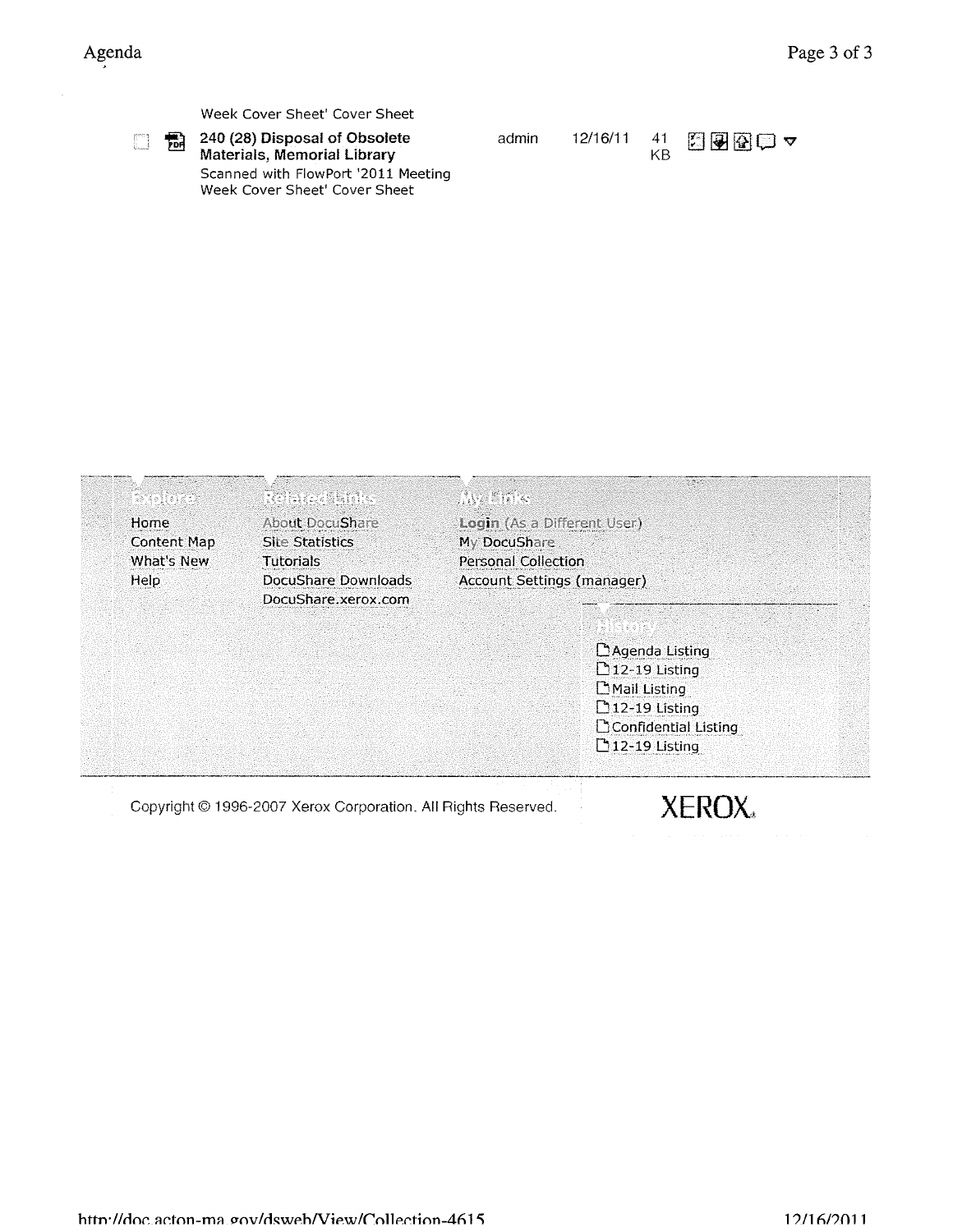| Xerox DocuShare<br><b>manager</b> Logout My DocuShare My Tasks<br>Advanced                                  | Content Map   What's New   Help<br><b>Home</b><br>Search <b>in This Collection</b>      |
|-------------------------------------------------------------------------------------------------------------|-----------------------------------------------------------------------------------------|
| Location: Home » Public Meetings » Board of Selectmen » 2011 » 12-19 » Confidential Listing                 |                                                                                         |
| Confidential                                                                                                | $\mathcal{L}$ Properties<br>아이가 어디 부적 마이 친 번 번 번 번 일을 받았다.<br>ারী Add to Favorites<br>v |
| Edit Selected<br>Add<br>Go:<br>Go                                                                           | Refresh                                                                                 |
| <b>Type Title</b>                                                                                           | <b>Size</b><br>Edited<br>Owner<br>Actions                                               |
| 010 Confidential Lip Refinance<br>鬝<br>Scanned with FlowPort '2011 Meeting<br>Week Cover Sheet' Cover Sheet | 12/16/11<br>admin<br>184<br>白围窗<br>ক<br>U<br>KΒ                                         |

| $= 6$ $(9)$ $(2)$<br>Home: | <b>Referent frage</b><br>About DocuShare                      | AV Brits<br>Login (As a Different User) |
|----------------------------|---------------------------------------------------------------|-----------------------------------------|
| Content Map                | <b>Site Statistics</b>                                        | My DocuShare                            |
| What's New                 | Tutorials                                                     | <b>Personal Collection</b>              |
| Help                       | DocuShare Downloads                                           | <b>Account Settings (manager)</b>       |
|                            | DocuShare, xerox.com                                          |                                         |
|                            |                                                               |                                         |
|                            |                                                               | <b>Confidential Listing</b>             |
|                            |                                                               | $[12-19$ Listing                        |
|                            |                                                               | Magenda Listing                         |
|                            |                                                               | $\int 12-19$ Listing                    |
|                            |                                                               | Mail Listing                            |
|                            |                                                               | $\mathbf{\mathsf{D}}$ 12-19 Listing     |
|                            |                                                               |                                         |
|                            | Copyright @ 1996-2007 Xerox Corporation. All Rights Reserved. | XEROX.                                  |